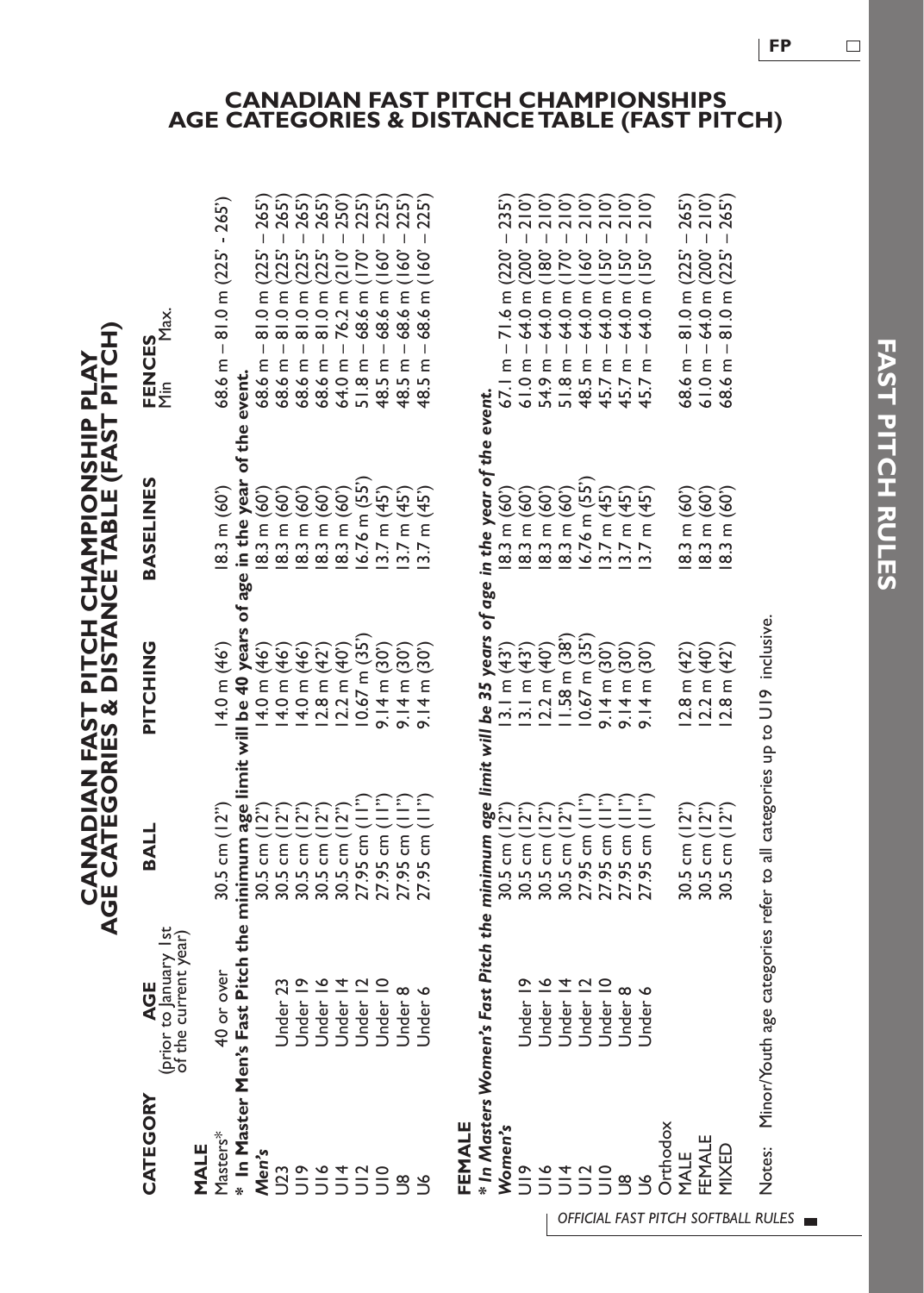# **OFFICIAL DIMENSIONS FOR FAST PITCH SOFTBALL DIAMONDS**

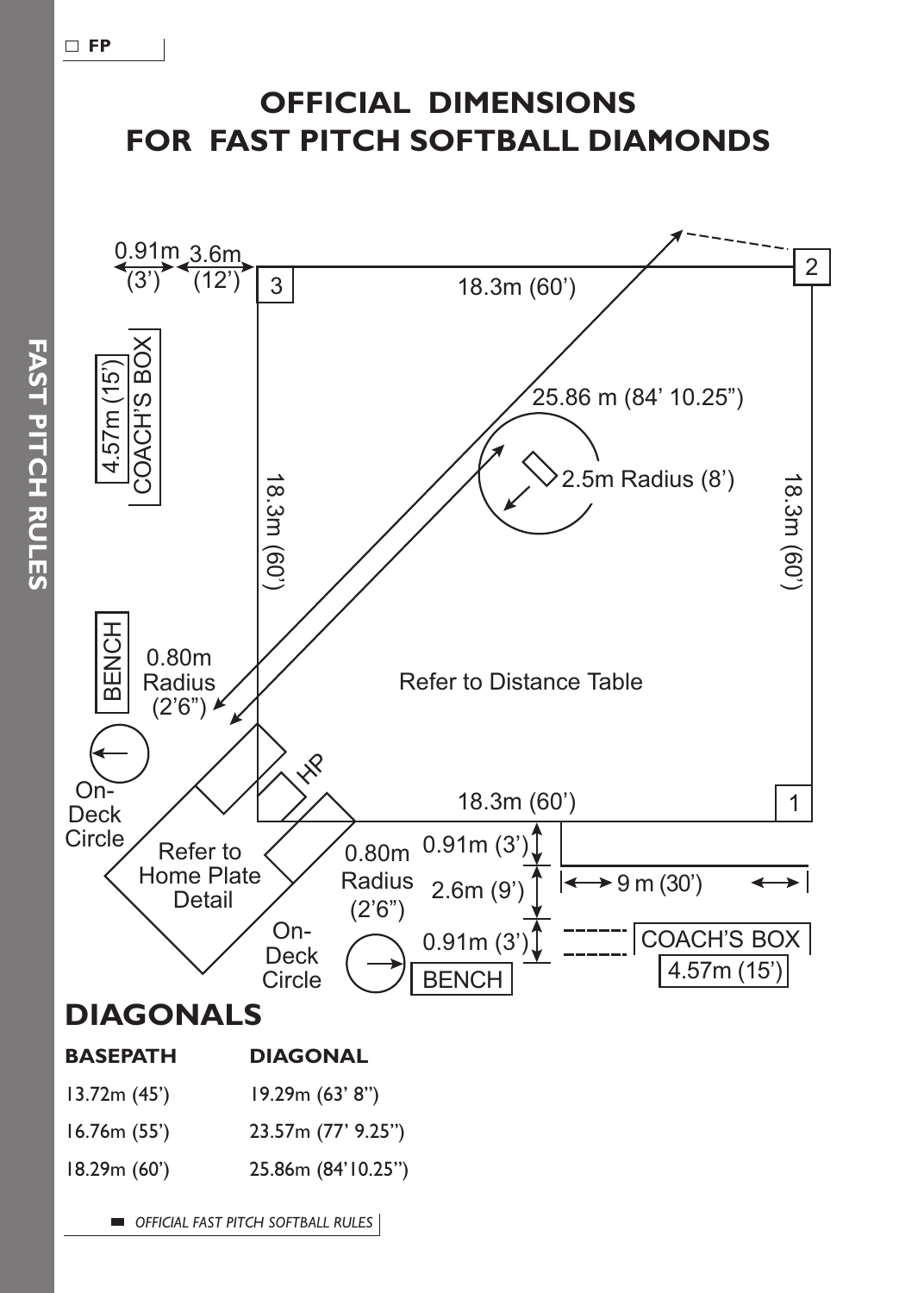$\Box$ 

## **OFFICIAL DIMENSIONS FOR FAST PITCH SOFTBALL DIAMONDS**



*OFFICIAL FAST PITCH SOFTBALL RULES*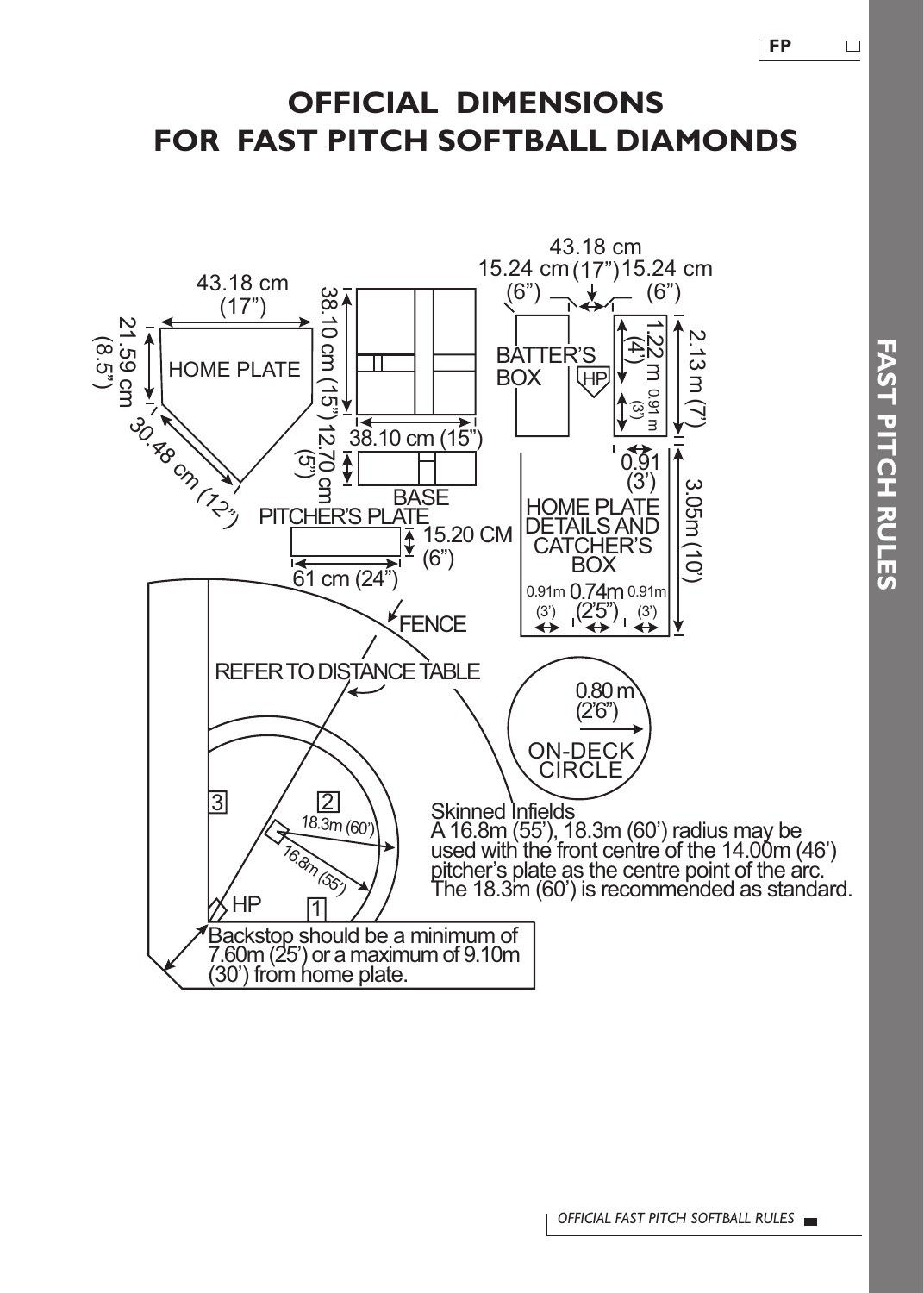## **RULE 2. THE PLAYING FIELD**

(Refer to drawing showing "Official Dimensions for Softball Diamonds".) (Refer to "Age Categories and Distance Table" table for minor categories' distances.)

### **Sec. 1 PLAYING FIELD**

a. Is the area within which the ball may be legally played and fielded.

NOTE: A ball is considered "outside the playing field" when it touches the ground, a person on the ground, or an object outside the playing area.

b. Shall have a clear and unobstructed area within the minimum radius of:

- 1) 67.06 m (220 ft.) for female fast pitch; or
- 2) 68.58 m (225 ft.) for male fast pitch,

from home plate between the foul lines.

- c. Shall have an unobstructed area of not less than  $7.62 \text{ m}$  (25 ft.), nor more than 9.14 m (30 ft.), in width, outside the foul lines and between home plate and the backstop.
- d. Should have a warning track. If a warning track is used, it shall be:
	- 1) An area within the playing field and adjacent to any permanent fences along the outfield and side boundaries.
	- 2) A minimum of 3.66 m (12 ft.) to a maximum of 4.57 m (15 ft.) from the outfield and/or side fences.
	- 3) Made of material (dirt, gravel) that is level with, but different from, the playing surface. The material must distinguish itself from the outfield surface, and signal players when they are approaching the fence.

NOTE: There is no requirement for facilities to cut a warning track in the permanent outfield surface (grass or otherwise) when temporary fencing is used (i.e. when a fast pitch game is played on a field designed primarily for slo-pitch).

### **Sec. 2 GROUND OR SPECIAL RULES**

- a. Leagues or opposing teams may agree upon ground or special rules establishing the limits of the playing field, whenever backstops, fences, stands, vehicles, spectators, or other obstructions are within the prescribed area.
- b. Any obstruction on fair territory less than 67.06 m (220 ft.) for female fast pitch and 68.58 m (225 ft.) for male fast pitch, should be marked clearly for the umpire's information.
- c. If using a baseball field, the mound should be removed and the backstop set at the prescribed distance from home plate.

### **Sec. 3 OFFICIAL DIAMOND**

Shall be laid out as shown on the diagrams on page 126-127 and the distance table on Page 109.

NOTE: If during the game, the base distance or the pitching distance is found to be at the wrong distance, correct the error at the start of the next full inning and continue playing the game.

□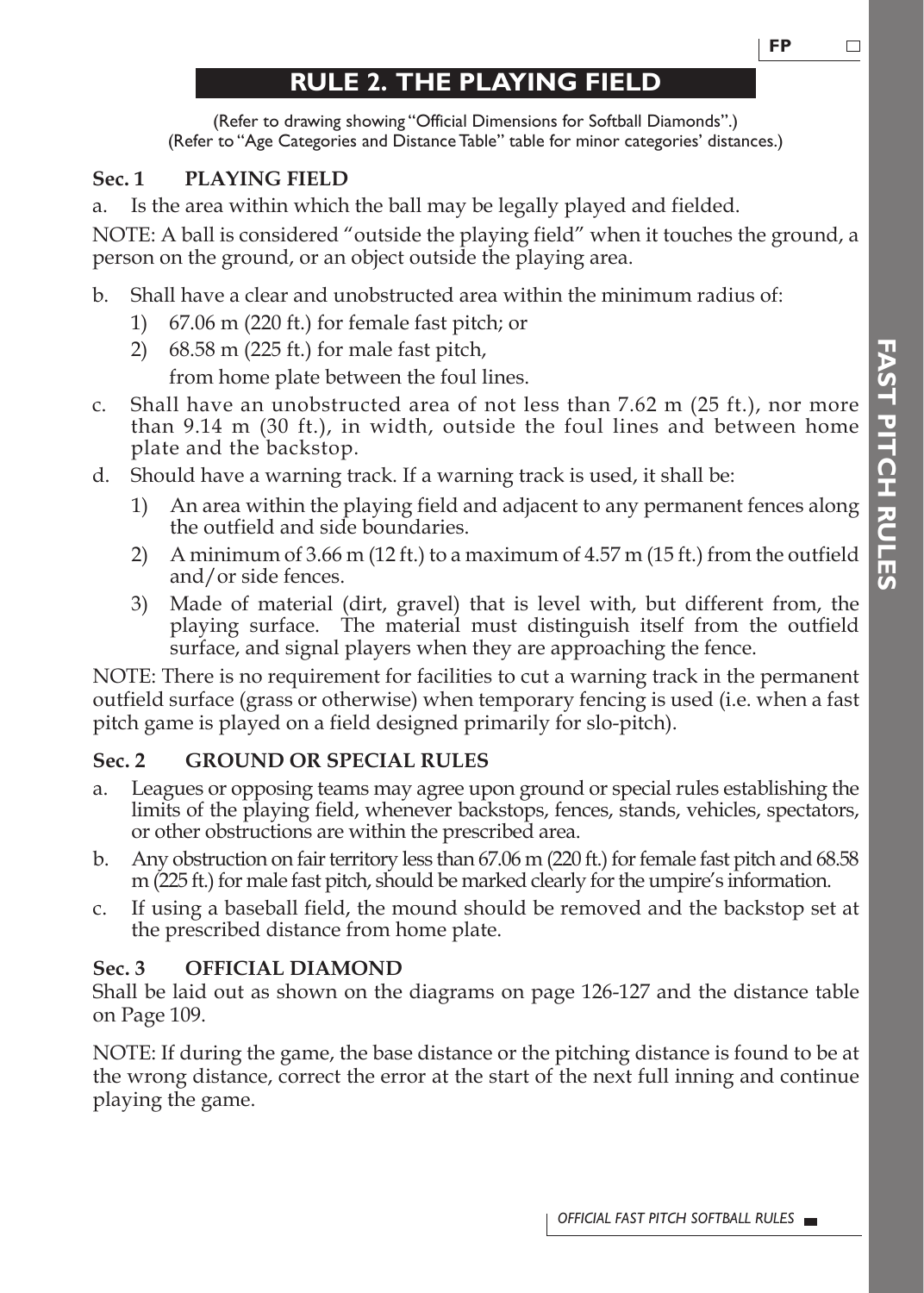#### **FP**  2-1

### **Sec. 4 DIAMOND LAYOUT**

- a. For the layout of the diamond, refer to drawing showing official dimensions of softball diamonds. This section serves as an example for laying out a diamond with 18.29 m (60 ft.) bases and a 14.02 m (46 ft.) pitching distance.
	- 1) To determine the position of home plate, draw a line in the direction it is desired to lay the diamond. Drive a stake at the corner of home plate nearest the catcher. Fasten a cord to this stake and tie knots or otherwise mark the cord at 14.02 m  $(46 \text{ ft.})$ ,  $18.29 \text{ m } (60 \text{ ft.})$ ,  $25.86 \text{ m } (84 \text{ ft. } 10 \frac{1}{4} \text{ in.})$  and at  $36.58 \text{ m } (120 \text{ ft.})$ .
	- 2) Place the cord (without stretching) along the direction line and place a stake at the 14.02 m (46 ft.) marker. This will be the front line at the middle of the pitcher's plate. Along the same line, drive a stake at the 25.86 m (84 ft. 10 ¼ in.) marker. This will be the center of second base
	- 3) Place the 36.58 m (120 ft.) marker at the center of second base and, taking hold of the cord at the 18.29 m (60 ft.) marker, walk to the right of the direction line until the cord is taut and drive a stake at the 18.29 m (60 ft.) marker. This will be the outside corner of first base and the cord will now form the lines to first and second bases.
	- 4) Again holding the cord at the 18.29 m (60 ft.) marker, walk across the field and in like manner, mark the outside corner of third base. Home plate, first base, and third base are wholly inside the diamond.
	- 5) To check the diamond, place the home plate end of the cord at the first base stake and the  $36.58$  m  $(120 \text{ ft.})$  marker at third base. The  $18.29$  m  $(60 \text{ ft.})$ marker should now check at home plate and second base.
	- 6) Check all distances with a steel tape whenever possible.
- b. **THREE-FOOT (ONE-METER) LINE** is drawn parallel to and 0.91 m (3 ft.) from the baseline, starting at a point halfway between home plate and first base.
- c. **ON-DECK CIRCLE** is a 1.52 m (5 ft.) circle 0.76 m (2  $\frac{1}{2}$  ft.) radius placed adjacent to the end of players' bench or dugout area closest to home plate.
- d. **BATTER'S BOX**, one on each side of home plate, shall measure 0.91 m (3 ft.) by 2.13 m (7 ft.). The inside lines of the batter's box shall be 15.2 cm (6 in.) from home plate. The front line of the box shall be 1.22 m (4 ft.) in front of a line drawn through the center of home plate. The lines are considered as being within the batter's box.
- e. **CATCHER'S BOX** shall be 3.05 m (10 ft.) in length from the rear outside corners of the batters' boxes and shall be 2.56 m (8 ft. 5 in.) wide.
- f. **COACH'S BOX** is behind a line 4.57 m (15 ft.) long drawn outside the diamond. The line is parallel to and 3.66 m (12 ft.) from the first and third baselines, extended from the bases toward home plate.

### g. **HOME PLATE**

- 1) Shall be made of rubber.
- 2) It shall be a five-sided figure 43.2 cm (17 in.) wide, across the edge facing the pitcher.
- 3) The sides shall be parallel to the inside lines of the batter's box and shall be 21.6 cm (8 ½ in.) long.
- 4) The sides of the point facing the catcher shall be 30.5 cm (12 in.) long.